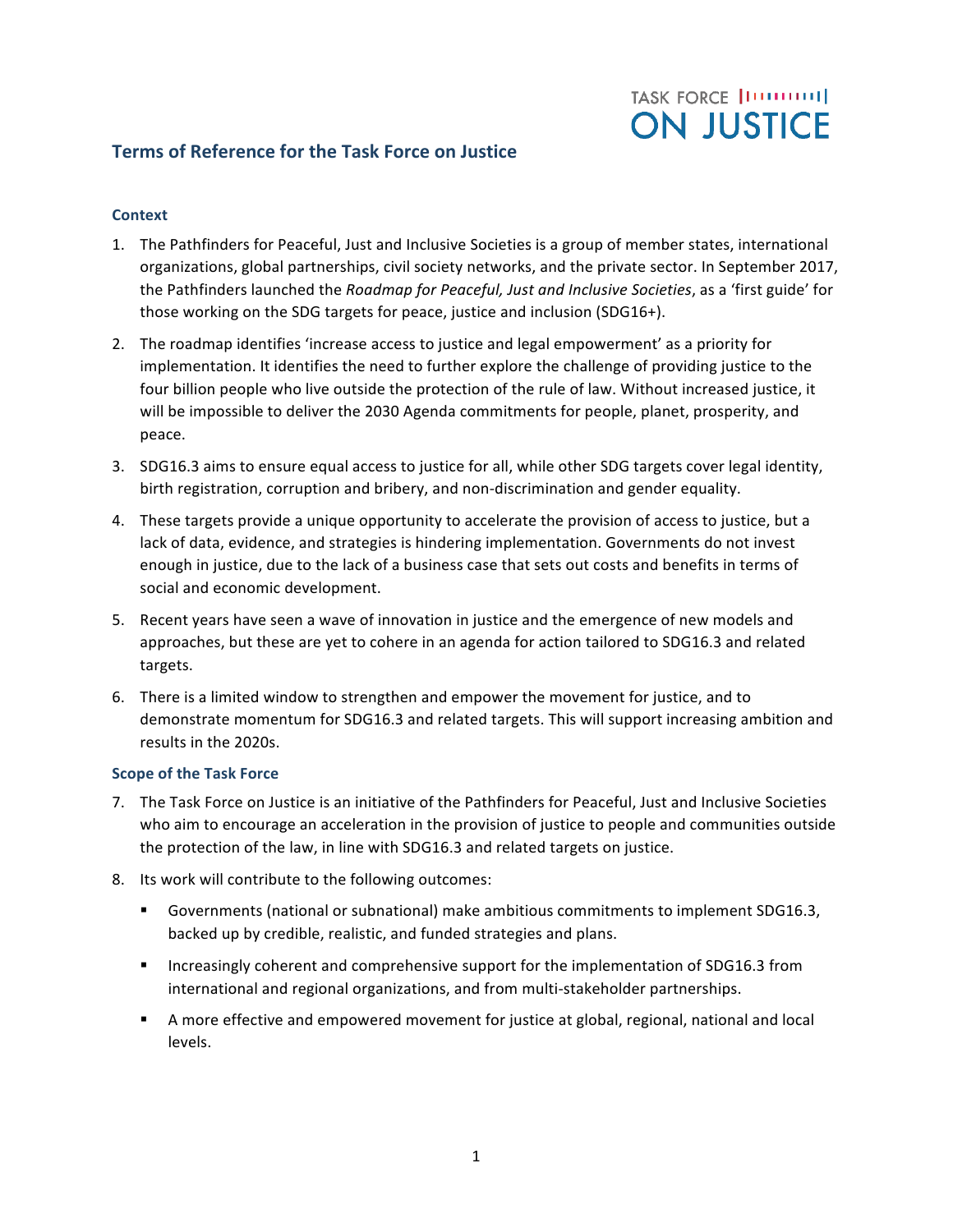- 9. It will address the following questions:
	- **The justice gap.** What do people need and want when they seek justice? What kind of justice do they receive?
	- Making the case. What is the case for action and investment in equal access to justice for all? What strategy is needed for financing equal access to justice for all?
	- What works. What strategies, tools and approaches will increase access to justice? How should those defending justice be supported and protected?
	- **Call to action**. What commitments should national and local actors make to closing the justice gap? How can international and regional cooperation support access to justice at national levels?
- 10. The Task Force will be led by member states that are pathfinders for justice and will actively work to increase the ambition of national commitments to implement SDG16.3 and related targets.
- 11. It will bring together international, regional, national, and local justice organizations, strengthening the partnership for effective implementation. It will build links with those working on other SDGs, demonstrating the cross-cutting importance of justice to the 2030 Agenda.

#### **Composition**

- 12. The Task Force on Justice will be chaired by:
	- H.E. Germán Carlos Garavano, Minister of Justice and Human Rights, Argentina
	- H.E. Sigrid Kaag, Minister for Foreign Trade and Development Cooperation, the Netherlands
	- H.E. Joseph Kamara, Attorney-General and Minister of Justice, Sierra Leone
	- **E** Hina Jilani, the Elders
- 13. Each chair will appoint an alternate to act as their representative when they are unable to attend meetings in person.
- 14. Task Force members will be eminent justice experts with a mix of expertise and backgrounds. Members will be chosen to ensure gender and geographic diversity.
- 15. The Task Force will be supported by the secretariat for the Pathfinders for Peaceful, Just and Inclusive Societies, housed at the New York University Center on International Cooperation. Justice partners may second additional capacity to this secretariat function.

#### **Working arrangements**

- 16. The Task Force will meet three times: in Buenos Aires, Freetown, and The Hague. There will be additional virtual meetings as necessary.
- 17. The Task Force will be supported by a series of workstreams that will collectively generate a new synthesis of research and evidence to inform the delivery of SDG16.3 and related targets. Workstreams will be configured according to need and will provide an opportunity for justice partners to contribute to the work of the Task Force.
- 18. A consultation will enable those working in justice and legal empowerment to play an active role in the Task Force, while the Task Force will benefit from dialogue and debate at major international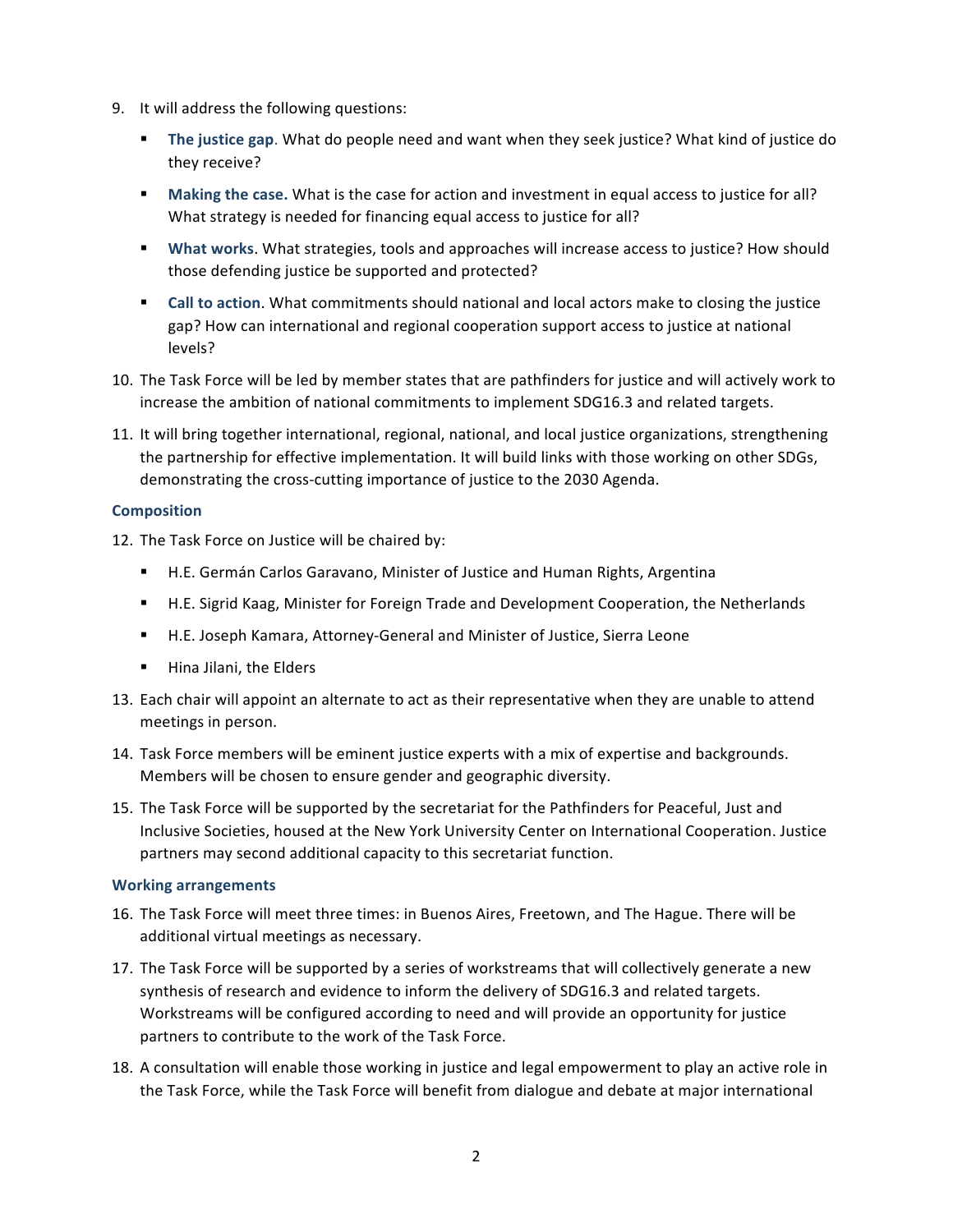and regional justice events, including those planned for the tenth anniversary of the Commission on the Legal Empowerment of the Poor.

- 19. The Task Force will publish a flagship report, aimed at policymakers and decision makers, including those such as ministers of finance and planning who must play a critical role in scaling up access to justice. The report will be concise (maximum 60 pages).
- 20. Following publication of the report, the Task Force will ensure that ambitious commitments on access to justice are at the heart of the High-level Political Forum on Sustainable Development in 2019, as heads of state and government, and ministers mobilize action to accelerate during the second four-year cycle of the 2030 Agenda (2020-2023).

#### **Timeline**

21. The following timeline is proposed:

- **November-December 2017: Confirmation of Task Force members.**
- **E** February 2018: First meeting of the Task Force (major questions and themes, design and direction for the research).
- **October 2018:** Second meeting of the Task Force (emerging findings and report outline).
- **January 2019:** Third meeting of the Task Force (review draft report, finalize recommendations).
- **■** Mid 2019: Flagship report
- **■** July-September 2019: Announcement of commitments at the HLPF
- **December 2019:** Close of the Task Force, ongoing dissemination and commitments through the Pathfinders for Peaceful, Just and Inclusive Societies, and through the work of other justice partners.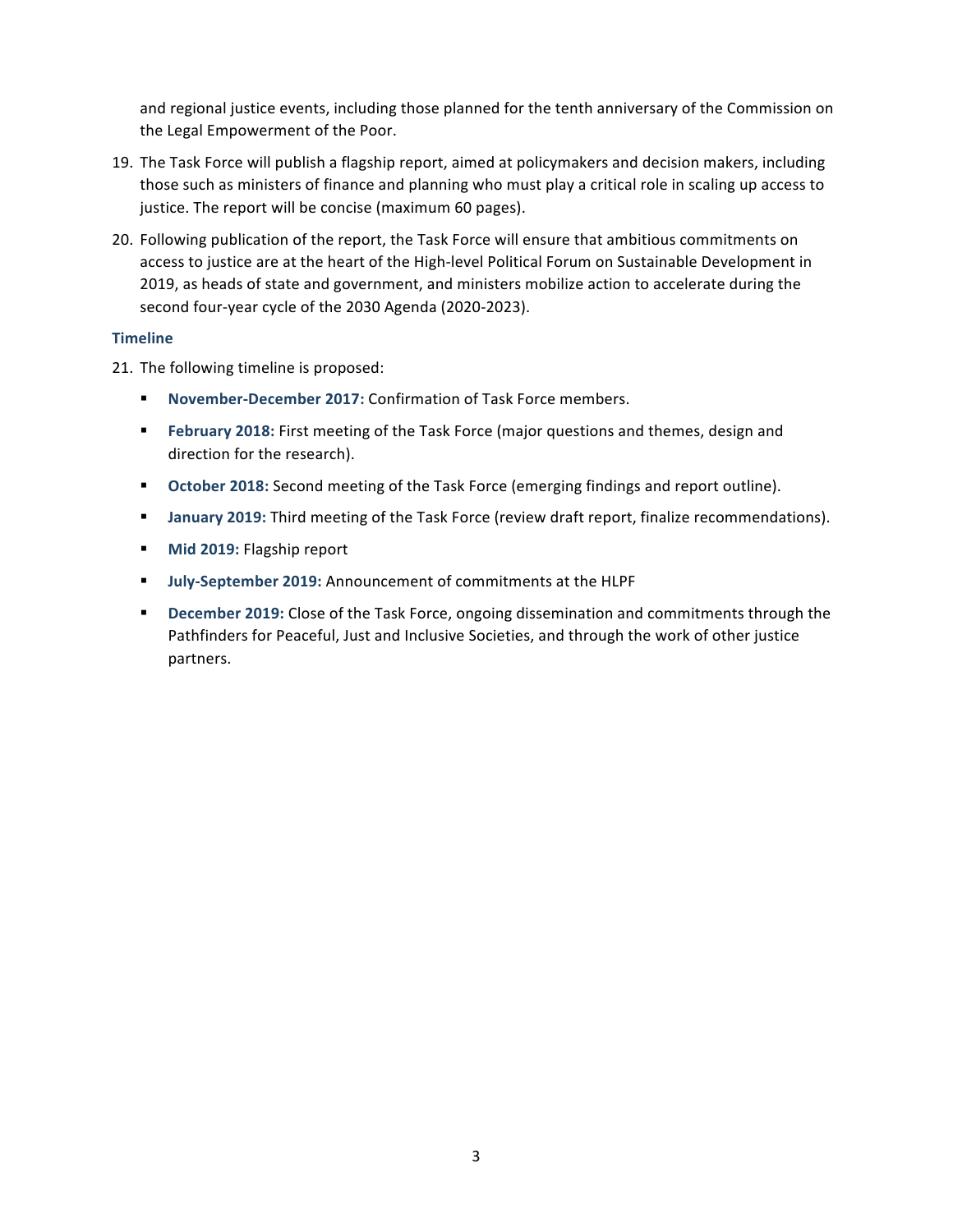## TASK FORCE CO-CHAIRS AND MEMBERS

## Co-Chairs

| Germán Carlos Garavano | Minister of Justice and Human Rights, Argentina                         |
|------------------------|-------------------------------------------------------------------------|
| <b>Sigrid Kaag</b>     | Minister for Foreign Trade and Development Cooperation, the Netherlands |
| <b>Joseph Kamara</b>   | Attorney-General and Minister of Justice, Sierra Leone                  |
| Hina Jilani            | The Flders                                                              |

## Members

| <b>Alejandro Alvarez</b>            | Director, Rule of Law Unit, Executive Office of the UN Secretary-General                                                                                                                     |
|-------------------------------------|----------------------------------------------------------------------------------------------------------------------------------------------------------------------------------------------|
| <b>Donny Ardyanto</b>               | Program Advisor of Legal Empowerment and Access to Justice, TIFA<br>Foundation, Former Co-chair of the National Working Group on Achieving<br>the Sustainable Development Goal 16, Indonesia |
| <b>Jim Goldston</b>                 | Executive Director, Open Society Justice Initiative                                                                                                                                          |
| <b>Pablo de Greiff</b>              | Special Rapporteur on the promotion of truth, justice, reparation and<br>guarantees of non-recurrence, United Nations Office of the High<br><b>Commissioner for Human Rights</b>             |
| <b>Sara Hossain</b>                 | Hon. Executive Director, Bangladesh Legal Aid and Services Trust                                                                                                                             |
| <b>Kalthoum Kennou</b>              | Judge at the Court of Cassation, Tunisia                                                                                                                                                     |
| <b>Vivek Maru</b>                   | Chief Executive Officer, Namati                                                                                                                                                              |
| <b>Allyson Maynard-Gibson</b><br>QC | Barrister, Former Attorney General and Minister for Legal Affairs of The<br><b>Bahamas</b>                                                                                                   |
| <b>Athaliah Molokomme</b>           | Ambassador and Permanent Representative of Botswana to the UN Office<br>in Geneva, Former Attorney General, Botswana                                                                         |
| <b>Owen Pell</b>                    | Partner, White & Case                                                                                                                                                                        |